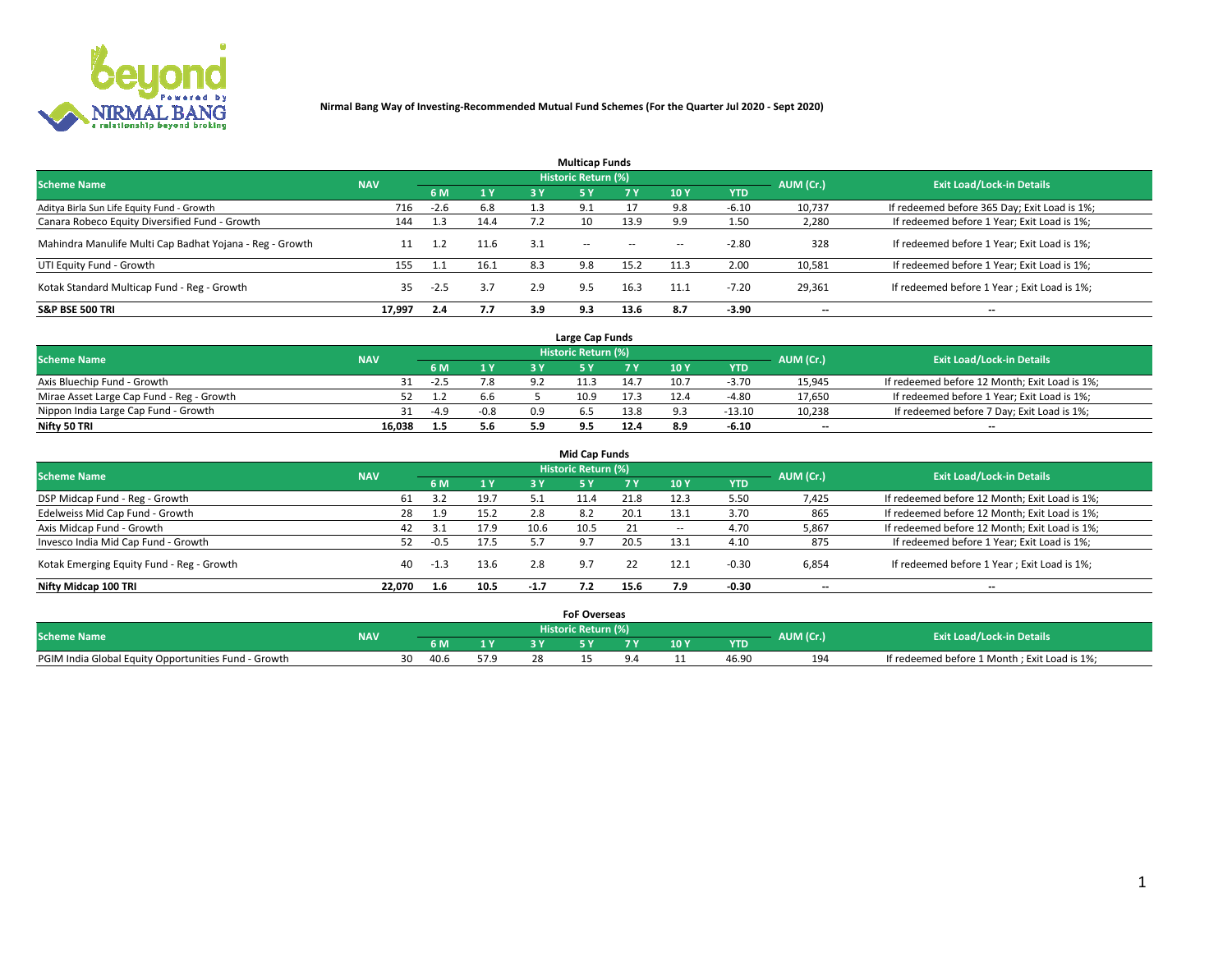

|                                                  |            |      |      |     | Large & Midcap      |      |      |            |                          |                                              |
|--------------------------------------------------|------------|------|------|-----|---------------------|------|------|------------|--------------------------|----------------------------------------------|
| <b>Scheme Name</b>                               | <b>NAV</b> |      |      |     | Historic Return (%) |      |      |            | AUM (Cr.)                | <b>Exit Load/Lock-in Details</b>             |
|                                                  |            | 6 M  | 1 Y  |     |                     | 7 V  | 10Y  | <b>YTD</b> |                          |                                              |
| Mirae Asset Emerging Bluechip Fund - Growth      | 58         | 3.0  | 13.9 |     | د 4                 | 25.5 | 18   | 0.30       | 10,596                   | If redeemed before 1 Year; Exit Load is 1%;  |
| Canara Robeco Emerging Equities - Growth         | 100        |      | 16.9 | 4.3 | 11.6                | 24.1 | 15.5 | 2.80       | 5,878                    | If redeemed before 1 Year; Exit Load is 1%;  |
| Principal Emerging Bluechip Fund - Growth        | 109        |      | 14.9 | 2.4 | 10.6                | 21.1 | 12.6 | 0.60       | 2,015                    | If redeemed before 365 Day; Exit Load is 1%; |
| Invesco India Growth Opportunities Fund - Growth | 34         | -3.1 | 5.5  | 4.b | 9.2                 |      | 10.4 | $-5.60$    | 2,703                    | If redeemed before 1 Year; Exit Load is 1%;  |
| Sundaram Large and Mid Cap Fund - Reg - Growth   | 34         | -5.6 | 4.5  |     | $\circ$             | 15.6 |      | $-8.40$    | 1,196                    | If redeemed before 365 Day; Exit Load is 1%; |
| NIFTY Large Midcap 250 TRI                       | 7.314      | 2.8  | 10.5 | 3.6 | 10                  | 16   |      | $-1.40$    | $\overline{\phantom{a}}$ | $- -$                                        |

|                                                     |            |        |      |      | <b>Focused Funds</b>       |      |        |            |                          |                                               |
|-----------------------------------------------------|------------|--------|------|------|----------------------------|------|--------|------------|--------------------------|-----------------------------------------------|
| <b>Scheme Name</b>                                  | <b>NAV</b> |        |      |      | <b>Historic Return (%)</b> |      |        |            | AUM (Cr.)                | <b>Exit Load/Lock-in Details</b>              |
|                                                     |            | 6 M    | 1 V  |      |                            |      | 10 Y   | <b>YTD</b> |                          |                                               |
| Axis Focused 25 Fund - Growth                       | 30         | $-3.0$ |      | b.b  | 11.8                       | 15.7 | $\sim$ | $-4.10$    | 11,043                   | If redeemed before 12 Month; Exit Load is 1%; |
| ICICI Prudential Focused Equity Fund - Ret - Growth | 31         | 12.6   | 10.7 | 21 R |                            |      |        | 6.60       | 755                      | If redeemed before 1 Year; Exit Load is 1%;   |
| SBI Focused Equity Fund - Growth                    | 149        | -2.3   |      |      |                            |      |        | $-2.60$    | 9,506                    | If redeemed before 1 Year; Exit Load is 1%;   |
| S&P BSE 500 TRI                                     | 17,997     |        | 7.7  |      |                            | 13.6 |        | $-3.90$    | $\overline{\phantom{a}}$ | $- -$                                         |

|                              |            |     |      |                     | <b>Small Cap Funds</b> |        |                 |            |           |                                             |
|------------------------------|------------|-----|------|---------------------|------------------------|--------|-----------------|------------|-----------|---------------------------------------------|
| <b>Scheme Name</b>           | <b>NAV</b> |     |      | Historic Return (%) |                        |        |                 |            | AUM (Cr.) | <b>Exit Load/Lock-in Details</b>            |
|                              |            | 6 M |      |                     |                        |        | 10 <sub>Y</sub> | <b>YTD</b> |           |                                             |
| HDFC Small Cap Fund - Growth | 38         |     |      | 0.1                 | 8.6                    | 14.9   |                 | $-2.20$    | 8,645     | If redeemed before 1 Year; Exit Load is 1%; |
| SBI Small Cap Fund - Growth  |            | ר ה | 19.4 |                     | 13.6                   | $\sim$ |                 | 8.10       | 4,270     | If redeemed before 1 Year; Exit Load is 1%; |
| Nifty Smallcap 100 TRI       | 7.032      |     |      |                     | 3.8                    | 12.8   | 4.3             | $-1.90$    | $- -$     | $- -$                                       |

| ELSS Schemes (Tax Saving u/s 80-C)           |            |        |      |                            |           |           |                          |            |                          |                                  |  |  |  |
|----------------------------------------------|------------|--------|------|----------------------------|-----------|-----------|--------------------------|------------|--------------------------|----------------------------------|--|--|--|
| <b>Scheme Name</b>                           | <b>NAV</b> |        |      | <b>Historic Return (%)</b> |           |           |                          |            | AUM (Cr.)                | <b>Exit Load/Lock-in Details</b> |  |  |  |
|                                              |            | - 6 M  | 1Y   | 3 Y                        | <b>5Y</b> | <b>7Y</b> | 10Y                      | <b>YTD</b> |                          |                                  |  |  |  |
| Aditya Birla Sun Life Tax Relief 96 - Growth | 32         | 0.1    | 10.6 | 3.8                        |           | 16.9      | 10.2                     | $-1.90$    | 10,383                   | Nil                              |  |  |  |
| Axis Long Term Equity Fund - Growth          | 47         | $-4.1$ | 7.9  |                            |           | 19        | 14.6                     | $-4.50$    | 21,051                   | Nil                              |  |  |  |
| Canara Robeco Equity Tax Saver Fund - Growth | 70         | 1.3    | 15.3 |                            | 10.1      | 14.8      | 10.2                     | 2.70       | 1,122                    | Nil                              |  |  |  |
| Invesco India Tax Plan - Growth              | 53         | -1.3   | 10.1 |                            |           | 16.9      | 11.3                     | $-1.80$    | 1,075                    | Nil                              |  |  |  |
| Mirae Asset Tax Saver Fund - Reg - Growth    | 19         | 4.0    | 11.8 |                            | $- -$     | $\sim$    | $\overline{\phantom{a}}$ | $-1.10$    | 3,858                    | Nil                              |  |  |  |
| S&P BSE 200 TRI                              | 5,813      | 2.3    | 7.2  | 4.8                        | 9.6       | 13.5      | 8.9                      | $-4.40$    | $\overline{\phantom{a}}$ | $- -$                            |  |  |  |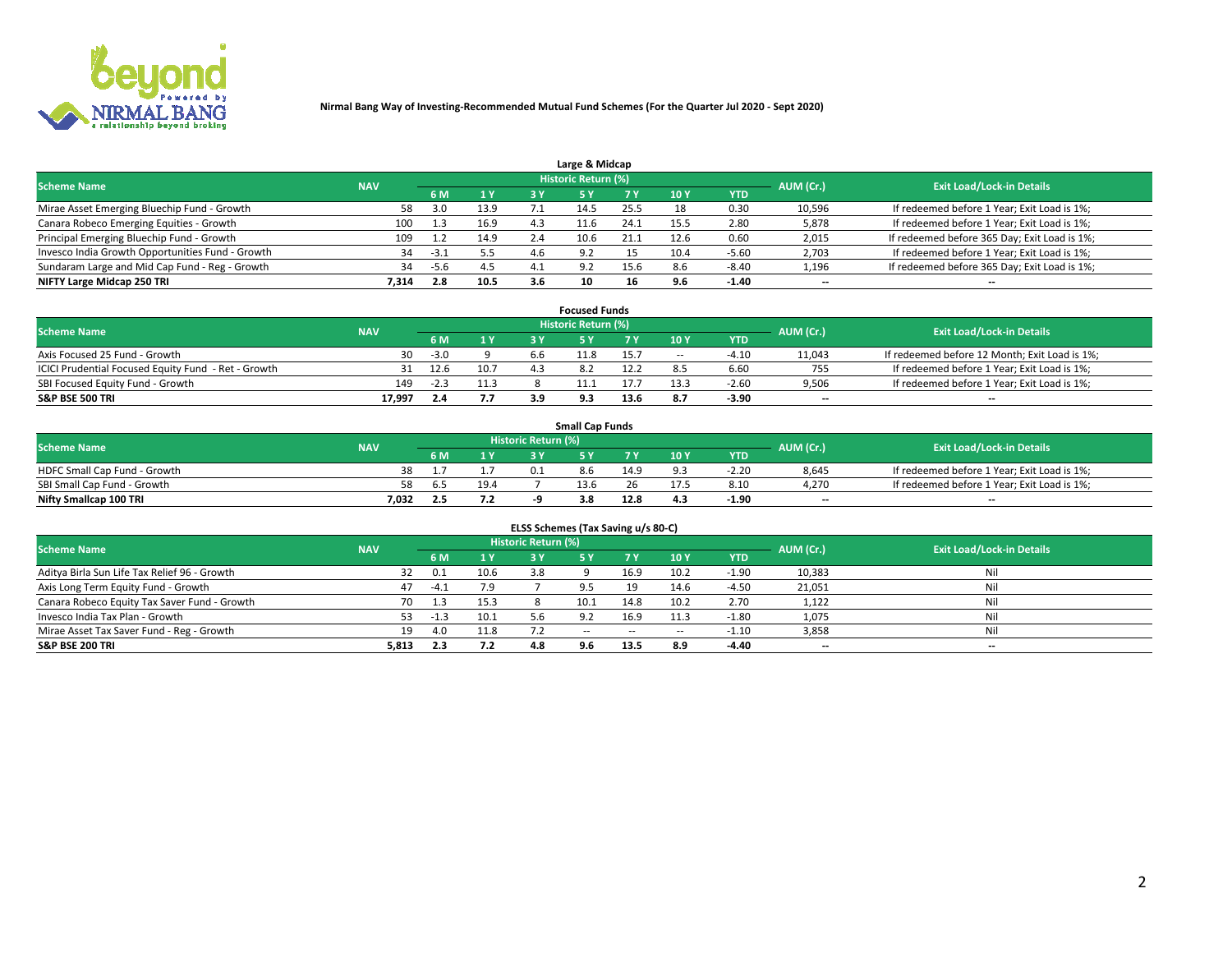

|                                                        |            |            |      |                            | <b>Solution Oriented</b> |      |                          |            |                          |                                                                     |
|--------------------------------------------------------|------------|------------|------|----------------------------|--------------------------|------|--------------------------|------------|--------------------------|---------------------------------------------------------------------|
| <b>Scheme Name</b>                                     | <b>NAV</b> |            |      | <b>Historic Return (%)</b> |                          |      |                          |            | AUM (Cr.)                | <b>Exit Load/Lock-in Details</b>                                    |
|                                                        |            | <b>6 M</b> | 1 Y  | 3 Y                        |                          |      | 10Y                      | <b>YTD</b> |                          |                                                                     |
|                                                        |            |            |      |                            |                          |      |                          |            |                          | If redeemed before 1 Year; Exit Load is 3%; If redeemed bet. 1 Year |
| <b>HDFC Childrens Gift Fund</b>                        | 125        | 3.2        | 7.9  |                            | 9.1                      | 14.6 | 12.2                     | 0.50       | 3.363                    | to 2 Year; Exit Load is 2%; If redeemed bet. 2 Year to 3 Year; Exit |
|                                                        |            |            |      |                            |                          |      |                          |            |                          | Load is 1%;                                                         |
| Tata Retirement Savings Fund - Moderate Plan - Reg     | 32         | 2.8        | 11.4 | 3.9                        | 9.8                      | 16.5 |                          | $-0.20$    | 1,155                    | If redeemed before 61 Month; Exit Load is 1%;                       |
| Tata Retirement Savings Fund - Progressive Plan - Reg  | 30         | 1.6        | 10.5 | 3.8                        |                          | 16.2 | $\overline{\phantom{a}}$ | $-2.30$    | 793                      | If redeemed before 61 Month; Exit Load is 1%;                       |
| Tata Retirement Savings Fund - Reg - Conservative Plan | 22         | 4.1        | 9.8  | 5.3                        |                          | 10.1 | --                       | 5.10       | 144                      | If redeemed before 61 Month; Exit Load is 1%;                       |
| S&P BSE 200 TRI                                        | 5,813      | 2.3        | 7.2  | 4.8                        | 9.6                      | 13.5 | 8.9                      | $-4.40$    | $\overline{\phantom{a}}$ | $- -$                                                               |

|                                                    |            |     |                                         |                            | <b>Index Fund</b> |      |      |            |                          |                                               |
|----------------------------------------------------|------------|-----|-----------------------------------------|----------------------------|-------------------|------|------|------------|--------------------------|-----------------------------------------------|
| <b>Scheme Name</b>                                 | <b>NAV</b> |     |                                         | <b>Historic Return (%)</b> |                   |      |      |            | AUM (Cr.)                | <b>Exit Load/Lock-in Details</b>              |
|                                                    |            |     | $\blacktriangle$ 1 $\blacktriangledown$ | 2 V                        |                   | 7 V  | 10 Y | <b>YTD</b> |                          |                                               |
| HDFC Index Fund-NIFTY 50 Plan                      | 104        | 0.8 | 4.6                                     |                            |                   | 11.8 |      | $-6.80$    | 1,858                    | If redeemed before 3 Day; Exit Load is 0.25%; |
| ICICI Prudential Nifty Next 50 Index Fund - Growth |            |     | 4.6                                     |                            |                   | 14.5 |      | $-4.50$    | 768                      | Nil                                           |
| UTI Nifty Index Fund - Growth                      |            | 1.0 |                                         |                            |                   | 11 O |      | $-6.5C$    | 2,571                    | Nil                                           |
| Nifty 50 TRI                                       | 16,038     | 1.5 | 5.6                                     | 5.9                        |                   | 12.4 | 8.9  | $-6.10$    | $\overline{\phantom{a}}$ | $- -$                                         |

|                                       |            |        |     |                            | <b>Contra/Value Fund</b> |      |      |            |                          |                                             |
|---------------------------------------|------------|--------|-----|----------------------------|--------------------------|------|------|------------|--------------------------|---------------------------------------------|
| <b>Scheme Name</b>                    | <b>NAV</b> |        |     | <b>Historic Return (%)</b> |                          |      |      |            | AUM (Cr.)                | <b>Exit Load/Lock-in Details</b>            |
|                                       |            |        | 1 V |                            |                          | 7 V  | 10Y  | <b>YTD</b> |                          |                                             |
| Invesco India Contra Fund - Growth    | 50         | ٩      |     |                            |                          | 19.6 | 11.6 | 0.80       | 4.952                    | If redeemed before 1 Year; Exit Load is 1%; |
| UTI Value Opportunities Fund - Growth | 63         | $-0.1$ | 9.6 |                            |                          |      |      | $-3.10$    | 4,251                    | If redeemed before 1 Year; Exit Load is 1%; |
| <b>S&amp;P BSE 500 TRI</b>            | 17.997     |        |     |                            |                          | 13.6 |      | $-3.90$    | $\overline{\phantom{a}}$ | $- -$                                       |

| Sector/Thematic                                                           |            |        |                |                     |            |        |                          |            |           |                                               |  |  |  |
|---------------------------------------------------------------------------|------------|--------|----------------|---------------------|------------|--------|--------------------------|------------|-----------|-----------------------------------------------|--|--|--|
| <b>Scheme Name</b>                                                        | <b>NAV</b> |        |                | Historic Return (%) |            |        |                          |            | AUM (Cr.) | <b>Exit Load/Lock-in Details</b>              |  |  |  |
|                                                                           |            | 6 M    | 1 <sub>Y</sub> | 3 Y                 | <b>5Y</b>  | 7 Y    | 10Y                      | <b>YTD</b> |           |                                               |  |  |  |
| Canara Robeco Consumer Trends Fund - Reg - Growth                         | 42         | $-1.8$ | 13.1           | 6.3                 |            | 17.5   | 11.7                     | $-1.20$    | 398       | If redeemed before 1 Year; Exit Load is 1%;   |  |  |  |
| Mirae Asset Great Consumer Fund - Growth                                  | 36         | $-0.5$ | 11.3           | 6.5                 | 11.9       | 15.6   | $\overline{\phantom{a}}$ | $-3.10$    | 959       | If redeemed before 1 Year; Exit Load is 1%;   |  |  |  |
| <b>ICICI Prudential Technology Fund - Growth</b>                          | 73.        | 24.5   | 20.7           | 22.2                |            |        | 16.1                     | 25.80      | 475       | If redeemed before 15 Day; Exit Load is 1%;   |  |  |  |
| Nippon India Pharma Fund - Growth                                         | 215        | 34.1   | 52.2           | 19.8                |            | 16.9   | 15.2                     | 41.50      | 3,496     | If redeemed before 1 Month; Exit Load is 1%;  |  |  |  |
| BNP Paribas India Consumption Fund - Reg - Growth                         | 13         | 0.2    | 17.1           | $\sim$ $-$          | $\sim$ $-$ | $\sim$ | $\sim$                   | 2.10       | 531       | If redeemed before 12 Month; Exit Load is 1%; |  |  |  |
| ICICI Prudential Banking and Financial Services Fund - Retail -<br>Growth | 52         | -18.1  | $-13.2$        | $-4.5$              | 8.5        | 17.5   | 11                       | $-25.40$   | 2,633     | If redeemed before 15 Day; Exit Load is 1%;   |  |  |  |
| <b>S&amp;P BSE 500 TRI</b>                                                | 17,997     | 2.4    | 7.7            | 3.9                 | 9.3        | 13.6   | 8.7                      | $-3.90$    | --        | $- -$                                         |  |  |  |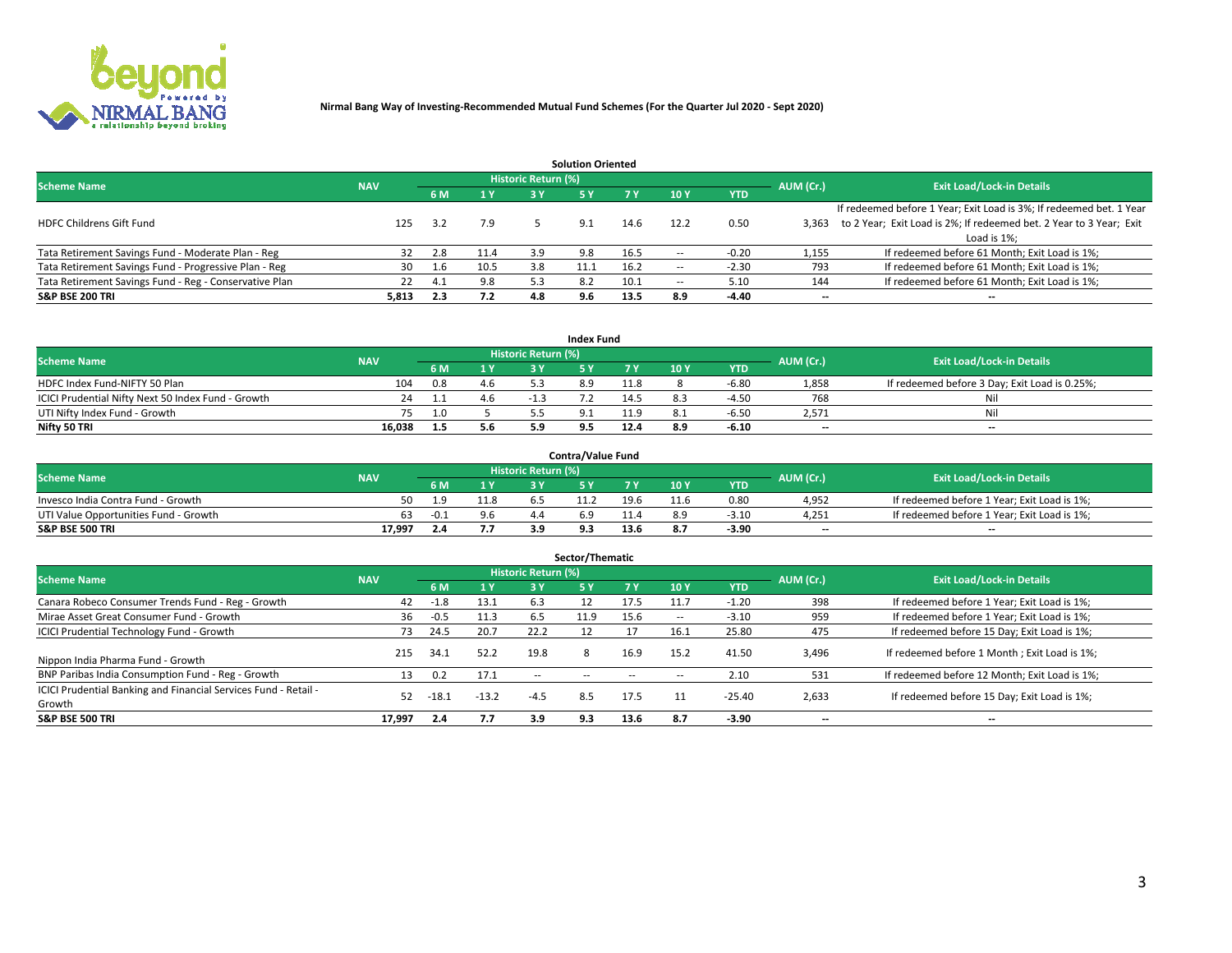

| <b>Dynamic Asset Allocation Funds</b>                   |            |        |                         |                     |     |        |        |            |                          |                                                 |  |  |  |  |
|---------------------------------------------------------|------------|--------|-------------------------|---------------------|-----|--------|--------|------------|--------------------------|-------------------------------------------------|--|--|--|--|
| <b>Scheme Name</b>                                      | <b>NAV</b> |        |                         | Historic Return (%) |     |        |        |            | AUM (Cr.)                | <b>Exit Load/Lock-in Details</b>                |  |  |  |  |
|                                                         |            |        | $\mathbf{A} \mathbf{V}$ | 2 V                 |     | 7 Y    | 10 Y   | <b>YTD</b> |                          |                                                 |  |  |  |  |
| ICICI Prudential Balanced Advantage Fund - Reg - Growth | 38         | 3.6    | 9.1                     | -6.1                | 8.6 | 12.8   |        | 0.10       | 26,139                   | If redeemed before 1 Year; Exit Load is 1%;     |  |  |  |  |
| Invesco India Dynamic Equity Fund - Growth              | 30         | $-0.1$ | 4.8                     |                     | 6.9 | .1.7   | 8.8    | $-1.70$    | 757                      | If redeemed before 3 Month; Exit Load is 0.25%; |  |  |  |  |
| Nippon India Balanced Advantage Fund - Growth           | 94         | 1.3    | 5.7                     | 4.2                 |     | 12.9   |        | -0.50      | 2,876                    | If redeemed before 12 Month; Exit Load is 1%;   |  |  |  |  |
| SBI Dynamic Asset Allocation Fund - Reg - Growth        |            |        | 2.3                     |                     |     | $\sim$ | $\sim$ | $-3.70$    | 593                      | If redeemed before 12 Month; Exit Load is 1%;   |  |  |  |  |
| NIFTY 50 Hybrid Composite Debt 65:35 Index              | 10.646     | 4.7    | 9.3                     |                     | 9.9 | 11.9   | ດ າ    | 0.80       | $\overline{\phantom{a}}$ | $- -$                                           |  |  |  |  |

| <b>Hybrid Aggressive</b>                        |                                                                                                                 |        |                       |     |      |            |                          |            |        |                                               |  |  |  |  |  |
|-------------------------------------------------|-----------------------------------------------------------------------------------------------------------------|--------|-----------------------|-----|------|------------|--------------------------|------------|--------|-----------------------------------------------|--|--|--|--|--|
|                                                 | <b>Historic Return (%)</b><br><b>Exit Load/Lock-in Details</b><br>AUM (Cr.)<br><b>Scheme Name</b><br><b>NAV</b> |        |                       |     |      |            |                          |            |        |                                               |  |  |  |  |  |
|                                                 |                                                                                                                 |        | $\sqrt{1}$ $\sqrt{2}$ | R Y |      |            | <b>10Y</b>               | <b>YTD</b> |        |                                               |  |  |  |  |  |
| Canara Robeco Equity Hybrid Fund - Growth       | 173                                                                                                             |        | 13.5                  | 6.9 |      | 15.1       | 10.9                     | 3.10       | 3,351  | If redeemed before 1 Year; Exit Load is 1%;   |  |  |  |  |  |
| SBI Equity Hybrid Fund - Growth                 | 142                                                                                                             | $-1.4$ |                       |     |      |            | 10.6                     | $-2.60$    | 31,434 | If redeemed before 12 Month; Exit Load is 1%; |  |  |  |  |  |
| Mirae Asset Hybrid - Equity Fund - Reg - Growth |                                                                                                                 |        | 7.6                   |     | 10.2 | $\sim$ $-$ | $\overline{\phantom{a}}$ | $-2.00$    | 3,645  | If redeemed before 1 Year; Exit Load is 1%;   |  |  |  |  |  |
| ICICI Prudential Equity & Debt Fund - Growth    | 131                                                                                                             | $-0.3$ |                       |     |      | 13.8       |                          | $-6.3C$    | 17,403 | If redeemed before 1 Year; Exit Load is 1%;   |  |  |  |  |  |
| NIFTY 50 Hybrid Composite Debt 65:35 Index      | 10.646                                                                                                          |        | 9.3                   |     | 9.9  | 11.9       |                          | 0.80       | --     | $- -$                                         |  |  |  |  |  |

| <b>Arbitrage Fund</b>                      |            |                                  |     |     |     |       |     |            |        |                                                 |  |  |  |  |
|--------------------------------------------|------------|----------------------------------|-----|-----|-----|-------|-----|------------|--------|-------------------------------------------------|--|--|--|--|
| <b>Scheme Name</b>                         | AUM (Cr.)  | <b>Exit Load/Lock-in Details</b> |     |     |     |       |     |            |        |                                                 |  |  |  |  |
|                                            | <b>NAV</b> | 1 M                              | 3 M | 6 M |     |       |     | <b>YTD</b> |        |                                                 |  |  |  |  |
| IDFC Arbitrage Fund - Reg - Growth         |            | 2.8                              | 2.2 |     |     |       |     | 3.90       | 7,596  | If redeemed before 1 Month; Exit Load is 0.25%; |  |  |  |  |
| Kotak Equity Arbitrage Fund - Reg - Growth | 28         |                                  |     |     |     |       |     | 4.60       | 15,364 | If redeemed before 30 Day; Exit Load is 0.25%;  |  |  |  |  |
| Tata Arbitrage Fund - Reg - Growth         |            |                                  | 2.8 |     |     | $- -$ | $-$ | 5.40       | 2,050  | If redeemed before 30 Day; Exit Load is 0.25%;  |  |  |  |  |
| Nippon India Arbitrage Fund - Growth       | 20         |                                  |     |     | 4.8 |       |     | 4.60       | 7,576  | If redeemed before 1 Month; Exit Load is 0.25%; |  |  |  |  |

| Overnight Fund                                      |            |     |     |                     |     |           |            |                 |                          |                                  |  |  |  |  |
|-----------------------------------------------------|------------|-----|-----|---------------------|-----|-----------|------------|-----------------|--------------------------|----------------------------------|--|--|--|--|
| <b>Scheme Name</b>                                  | <b>NAV</b> |     |     | Historic Return (%) |     |           | <b>YTM</b> | Avg             | AUM (Cr.)                | <b>Exit Load/Lock-in Details</b> |  |  |  |  |
|                                                     |            | 1 W | 2 W | 1 M                 | 3 M | <b>1Y</b> |            | <b>Maturity</b> |                          |                                  |  |  |  |  |
| Aditya Birla Sun Life Overnight Fund - Reg - Growth | 1,091      |     | 2.8 | 2.9                 | 2.9 | 3.9       | 3.24       | 0.00            | 6,538                    | Nil                              |  |  |  |  |
| HDFC Overnight Fund - Growth                        | 2,991      |     | 2.8 | 2.9                 | 2.9 | 3.9       | 3.15       | $- -$           | 11,845                   | Nil                              |  |  |  |  |
| ICICI Prudential Overnight Fund - Reg - Growth      | 109        |     | 2.8 | 2.9                 | 2.9 | 3.9       | 3.26       | 0.01            | 8,645                    | Nil                              |  |  |  |  |
| Nippon India Overnight Fund - Reg - Growth          | 108        | 2.8 | 2.9 | 2.9                 | 2.9 |           |            | 0.01            | 4,508                    | Nil                              |  |  |  |  |
| Kotak Overnight Fund - Reg - Growth                 | 1,078      |     | 2.8 | 2.9                 | 2.9 | 3.9       |            | 0.01            | 4,494                    | Nil                              |  |  |  |  |
| <b>CRISIL Liquid Fund Index</b>                     | $- -$      | 4.0 | 3.9 | 4.1                 | 4.1 | 5.3       | --         | --              | $\overline{\phantom{a}}$ | --                               |  |  |  |  |

### **Overnight Fund**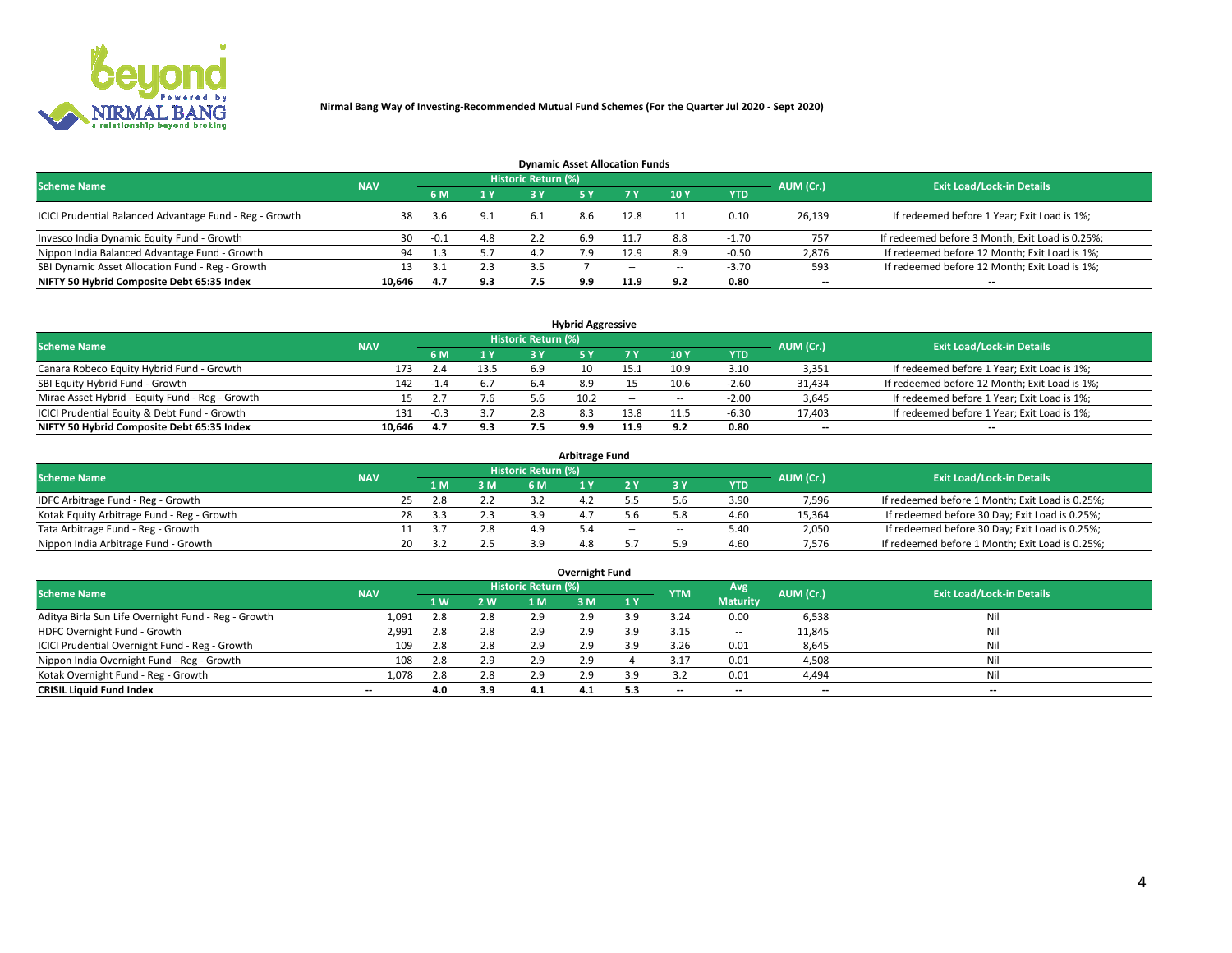

| <b>Liquid Funds</b>                              |            |     |     |                     |     |     |                          |                 |                          |                                  |  |  |  |  |
|--------------------------------------------------|------------|-----|-----|---------------------|-----|-----|--------------------------|-----------------|--------------------------|----------------------------------|--|--|--|--|
| <b>Scheme Name</b>                               | <b>NAV</b> |     |     | Historic Return (%) |     |     | <b>YTM</b>               | Avg             | AUM (Cr.)                | <b>Exit Load/Lock-in Details</b> |  |  |  |  |
|                                                  |            | 1 W | 2 W | 1 M                 | : M | 1Y  |                          | <b>Maturity</b> |                          |                                  |  |  |  |  |
| Aditya Birla Sun Life Liquid Fund - Reg - Growth | 324        |     | 3.1 | 3.3                 |     |     | 3.63                     | 0.10            | 38,375                   | *Ref Footnote                    |  |  |  |  |
| ICICI Prudential Liquid Fund - Reg - Growth      | 298        | 3.4 |     | 3.3                 |     |     | 3.64                     | 0.10            | 54,835                   | *Ref Footnote                    |  |  |  |  |
| Kotak Liquid Fund - Reg - Growth                 | 4,069      | 3.3 |     |                     |     | 4.9 | 3.49                     | 0.10            | 32,611                   | *Ref Footnote                    |  |  |  |  |
| Nippon India Liquid Fund - Growth                | 4,911      | 3.3 |     |                     |     |     | 3.51                     | 0.12            | 29,334                   | *Ref Footnote                    |  |  |  |  |
| Mahindra Manulife Liquid Fund - Reg - Growth     | 1,306      | 3.3 | 3.3 |                     |     |     |                          | 0.10            | 2,032                    | *Ref Footnote                    |  |  |  |  |
| <b>CRISIL Liquid Fund Index</b>                  | $- -$      | 4.0 | 3.9 | 4.1                 | 4.1 | 5.3 | $\overline{\phantom{a}}$ | $- -$           | $\overline{\phantom{a}}$ | $\overline{\phantom{m}}$         |  |  |  |  |

| <b>Ultra Short Fund</b>                      |            |      |     |                            |     |           |                          |                 |                          |                                  |  |  |  |  |
|----------------------------------------------|------------|------|-----|----------------------------|-----|-----------|--------------------------|-----------------|--------------------------|----------------------------------|--|--|--|--|
| <b>Scheme Name</b>                           | <b>NAV</b> |      |     | <b>Historic Return (%)</b> |     |           | <b>YTM</b>               | Avg             | AUM (Cr.)                | <b>Exit Load/Lock-in Details</b> |  |  |  |  |
|                                              |            | 1 M. | 3 M | 6 M                        |     | <b>3Y</b> |                          | <b>Maturity</b> |                          |                                  |  |  |  |  |
| HDFC Ultra Short Term Fund - Reg - Growth    |            | 4.7  | 6.6 |                            |     | $\sim$    |                          | $\sim$ $-$      | 11.891                   | Nil                              |  |  |  |  |
| L&T Ultra Short Term Fund - Growth           | 34.        |      |     |                            |     |           |                          | 0.45            | 2,095                    | Nil                              |  |  |  |  |
| <b>NIFTY Ultra Short Duration Debt Index</b> | 4,167      | 4.3  | 4.9 |                            | b.4 |           | $\overline{\phantom{a}}$ | $- -$           | $\overline{\phantom{a}}$ | $- -$                            |  |  |  |  |

| <b>Money Market Fund</b>                                                                                                      |                          |      |     |     |  |       |                          |                 |                          |       |  |  |  |  |
|-------------------------------------------------------------------------------------------------------------------------------|--------------------------|------|-----|-----|--|-------|--------------------------|-----------------|--------------------------|-------|--|--|--|--|
| Historic Return (%)<br>Avg<br><b>Scheme Name</b><br>AUM (Cr.)<br><b>Exit Load/Lock-in Details</b><br><b>NAV</b><br><b>YTM</b> |                          |      |     |     |  |       |                          |                 |                          |       |  |  |  |  |
|                                                                                                                               |                          | 1 M  | 3 M | 6 M |  | 3 Y   |                          | <b>Maturity</b> |                          |       |  |  |  |  |
| Aditya Birla Sun Life Money Manager Fund - Reg - Growth                                                                       | 279                      | 4.5  | 6.2 | 7.7 |  | 7.8   | 3.98                     | 0.52            | 9,611                    | Nil   |  |  |  |  |
| HDFC Money Market Fund - Growth                                                                                               | 4.324                    | -4.5 | 6.4 |     |  |       | 4.04                     | $\sim$ $\sim$   | 10,759                   | Nil   |  |  |  |  |
| Tata Money Market Fund - Reg - Growth                                                                                         | 3,557                    | 4.7  | 6.1 |     |  |       | 4.07                     | $\sim$ $-$      | 564                      | Nil   |  |  |  |  |
| <b>CRISIL Liquid Fund Index</b>                                                                                               | $\overline{\phantom{a}}$ | 4.1  | 4.1 |     |  | $- -$ | $\overline{\phantom{a}}$ | $- -$           | $\overline{\phantom{a}}$ | $- -$ |  |  |  |  |

| <b>Short Term Fund</b>                |            |  |     |      |                     |   |    |            |                 |           |                                  |  |  |  |
|---------------------------------------|------------|--|-----|------|---------------------|---|----|------------|-----------------|-----------|----------------------------------|--|--|--|
| <b>Scheme Name</b>                    | <b>NAV</b> |  |     |      | Historic Return (%) |   |    | <b>YTM</b> | Avg.            | AUM (Cr.) | <b>Exit Load/Lock-in Details</b> |  |  |  |
|                                       |            |  | 1 M | 3 M  | 6 M                 | . | 2V |            | <b>Maturity</b> |           |                                  |  |  |  |
| HDFC Short Term Debt Fund - Growth    |            |  | 5 በ |      |                     |   |    |            | $\sim$ $\sim$   | 13,154    | Nil                              |  |  |  |
| Nippon India Short Term Fund - Growth |            |  |     | 11.4 |                     |   |    |            | 2.63            | 8,291     | Nil                              |  |  |  |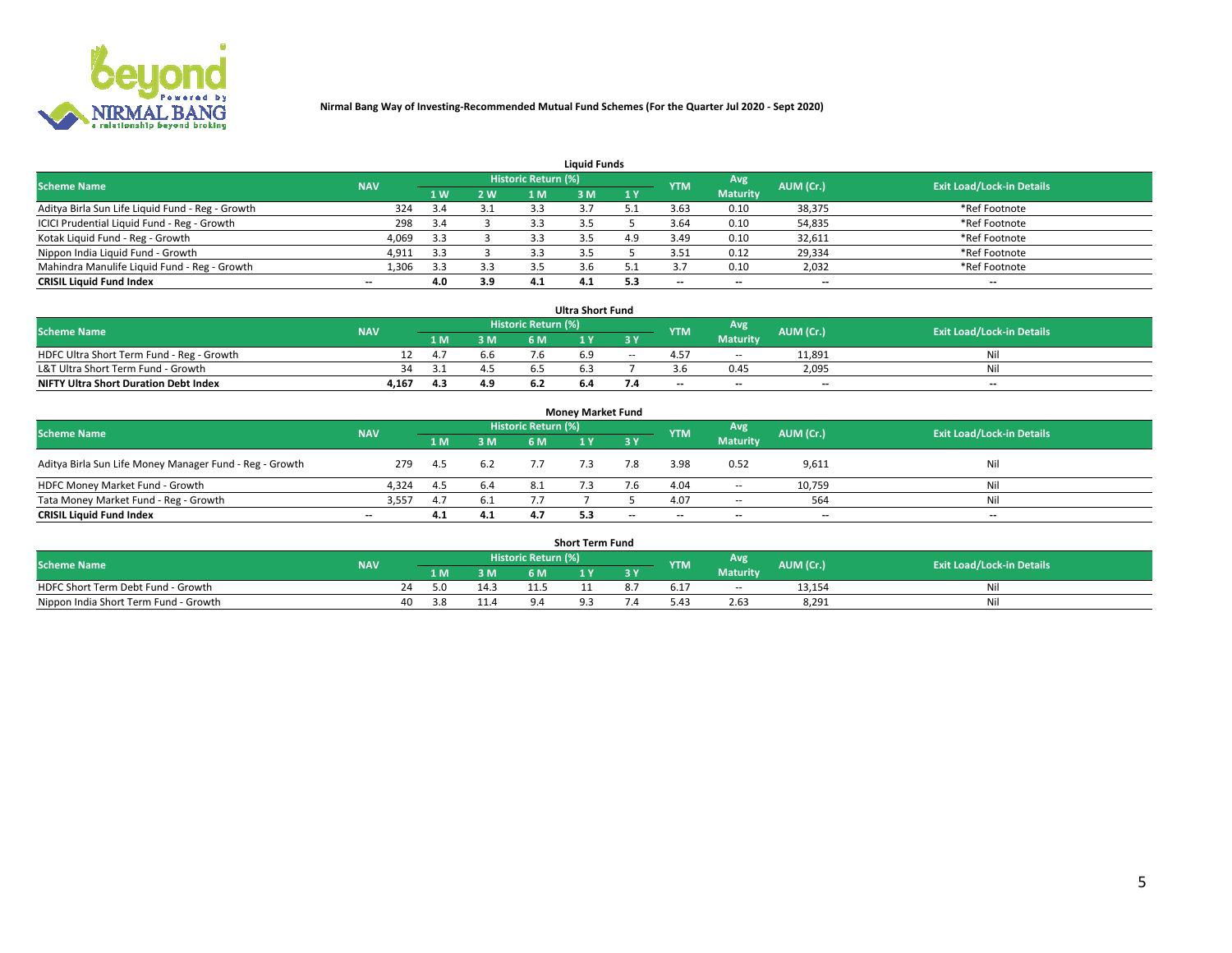

|                                           | <b>Low Duration Fund</b> |       |     |                     |  |     |            |                 |           |                                  |  |  |  |  |  |
|-------------------------------------------|--------------------------|-------|-----|---------------------|--|-----|------------|-----------------|-----------|----------------------------------|--|--|--|--|--|
| <b>Scheme Name</b>                        | <b>NAV</b>               |       |     | Historic Return (%) |  |     | <b>YTM</b> | <b>Avg</b>      | AUM (Cr.) | <b>Exit Load/Lock-in Details</b> |  |  |  |  |  |
|                                           |                          | 1 M.  | 3 M | 6 M                 |  | 2 V |            | <b>Maturity</b> |           |                                  |  |  |  |  |  |
| Axis Treasury Advantage Fund - Growth     | 2.344                    | 4.4   | 8.5 |                     |  |     | 4.18       | 0.95            | 6,334     | Nil                              |  |  |  |  |  |
| Canara Robeco Savings Fund - Reg - Growth |                          | - 3.5 | 6.5 |                     |  |     | 3.98       | $\sim$ $-$      | 1,228     | Nil                              |  |  |  |  |  |
| IDFC Low Duration Fund - Reg - Growth     | 30                       | - 3 h | 79  | ם ז                 |  |     | 4.01       | 1.01            | 5,326     | Nil                              |  |  |  |  |  |

| <b>Banking &amp; PSU Bond Funds</b>                 |            |     |      |      |                     |      |     |            |                 |           |                                  |  |  |  |
|-----------------------------------------------------|------------|-----|------|------|---------------------|------|-----|------------|-----------------|-----------|----------------------------------|--|--|--|
| <b>Scheme Name</b>                                  | <b>NAV</b> |     |      |      | Historic Return (%) |      |     | <b>YTM</b> | Avg             | AUM (Cr.) | <b>Exit Load/Lock-in Details</b> |  |  |  |
|                                                     |            |     | 1 M. | 3 M  | 6 M                 |      |     |            | <b>Maturity</b> |           |                                  |  |  |  |
| HDFC Banking and PSU Debt Fund - Reg - Growth       |            |     |      | 13.6 | 10.5                | 10.6 | 8.3 | 6.05       | $\sim$ $-$      | 8.173     | Ni                               |  |  |  |
| Kotak Banking and PSU Debt Fund - Reg - Growth      |            | 49. |      | 12.5 | 10.6                | 10.6 |     |            | 4.37            | 7,830     | Ni                               |  |  |  |
| Nippon India Banking & PSU Debt Fund - Reg - Growth |            | 16  |      |      |                     | 10.8 |     | 4.98       | 3.35            | 5.425     | Νi                               |  |  |  |

| <b>Corporate Bond Funds</b>                         |            |        |      |                            |      |  |            |                 |           |                                                |  |  |  |  |
|-----------------------------------------------------|------------|--------|------|----------------------------|------|--|------------|-----------------|-----------|------------------------------------------------|--|--|--|--|
| <b>Scheme Name</b>                                  | <b>NAV</b> |        |      | <b>Historic Return (%)</b> |      |  | <b>YTM</b> | Avg             | AUM (Cr.) | <b>Exit Load/Lock-in Details</b>               |  |  |  |  |
|                                                     |            |        | 3 M  | 6 M                        |      |  |            | <b>Maturity</b> |           |                                                |  |  |  |  |
| ICICI Prudential Corporate Bond Fund - Reg - Growth |            |        | 12.4 |                            | 10.7 |  | 5.19       | 3.82            | 17.389    | Nil                                            |  |  |  |  |
| L&T Triple Ace Bond Fund - Reg - Growth             | 56         | $-2.3$ |      |                            |      |  | 6.31       | 8.02            | 4,580     | If redeemed before 3 Month; Exit Load is 0.5%; |  |  |  |  |
| Kotak Corporate Bond Fund - Std - Growth            | 2,829      |        | 12.2 | 10.5                       |      |  |            | 2.11            | 5,267     | Nil                                            |  |  |  |  |

| <b>Credit Risk Fund</b>                    |            |    |     |      |                            |      |           |            |                 |           |                                                                       |  |  |  |
|--------------------------------------------|------------|----|-----|------|----------------------------|------|-----------|------------|-----------------|-----------|-----------------------------------------------------------------------|--|--|--|
| <b>Scheme Name</b>                         | <b>NAV</b> |    |     |      | <b>Historic Return (%)</b> |      |           | <b>YTM</b> | Avg             | AUM (Cr.) | <b>Exit Load/Lock-in Details</b>                                      |  |  |  |
|                                            |            |    | 1 M | 3 M  | 6 M                        |      | <b>3Y</b> |            | <b>Maturity</b> |           |                                                                       |  |  |  |
| ICICI Prudential Credit Risk Fund - Growth |            | 23 |     | 14.6 | 8.1                        | 10.1 | 7.9       | 8.94       | 2.93            | 6,556     | If redeemed before 1 Year; Exit Load is 1%;                           |  |  |  |
| HDFC Credit Risk Debt Fund - Reg - Growth  |            |    | 6.3 | 17.2 |                            |      |           | 9.81       | $\sim$ $-$      | 6,181     | If redeemed before 12 Month; Exit Load is 1%; If redeemed bet. 12     |  |  |  |
|                                            |            |    |     |      |                            |      |           |            |                 |           | Month to 18 Month; Exit Load is 0.5%;                                 |  |  |  |
|                                            |            |    |     |      |                            |      |           |            |                 |           | If redeemed before 12 Month; Exit Load is 3%; If redeemed bet. 12     |  |  |  |
| SBI Credit Risk Fund - Growth              |            |    | 7.3 | 13.5 |                            |      | b.b       | '.97       | 3.61            |           | 3,848 Month to 24 Month; Exit Load is 1.5%; If redeemed bet. 24 Month |  |  |  |
|                                            |            |    |     |      |                            |      |           |            |                 |           | to 36 Month; Exit Load is 0.75%;                                      |  |  |  |

| <b>Floater Fund</b>                      |            |                       |     |       |     |      |   |            |                 |           |                                  |
|------------------------------------------|------------|-----------------------|-----|-------|-----|------|---|------------|-----------------|-----------|----------------------------------|
| <b>Scheme Name</b>                       | <b>NAV</b> | Historic Return (%) \ |     |       |     |      |   | <b>YTM</b> | Avg             | AUM (Cr.) | <b>Exit Load/Lock-in Details</b> |
|                                          |            |                       | 1 M | ЗM    | 6 M | - 17 | . |            | <b>Maturity</b> |           |                                  |
| Nippon India Floating Rate Fund - Growth |            | - 34<br>4.            |     | 1 ລິດ |     | 10.8 |   |            | 2.87            | 13,568    | NL                               |